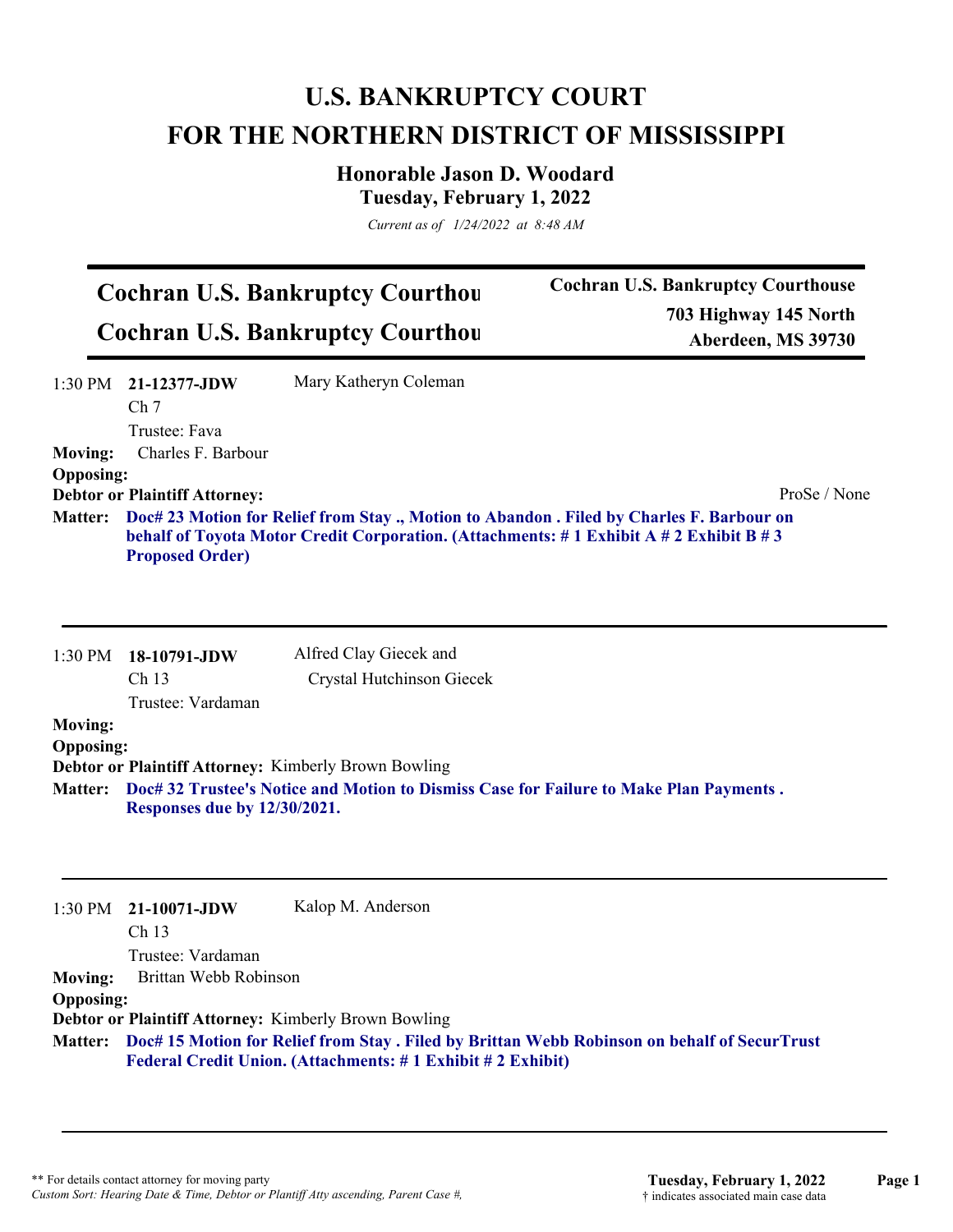|                                                      | $1:30$ PM $21-12123$ -JDW<br>Ch <sub>13</sub><br>Trustee: Vardaman                                                             | Steven O. Mardis and<br>Melissa A. Mardis                                                                                                                                                                                                                                                                         |
|------------------------------------------------------|--------------------------------------------------------------------------------------------------------------------------------|-------------------------------------------------------------------------------------------------------------------------------------------------------------------------------------------------------------------------------------------------------------------------------------------------------------------|
| <b>Moving:</b><br><b>Opposing:</b><br><b>Matter:</b> | Karen A. Maxcy                                                                                                                 | <b>Debtor or Plaintiff Attorney: Kimberly Brown Bowling</b><br>Doc# 18 Motion for Relief from Stay., Motion to Abandon and Certificate of Service (2016<br>Crestliner VT 17 Pro). Filed by Karen A. Maxcy on behalf of Bank of the West. (Attachments: #1<br>Exhibit A # 2 Exhibit B # 3 Exhibit C # 4 Exhibit D) |
| <b>Moving:</b><br><b>Opposing:</b>                   | 1:30 PM 22-10050-JDW<br>Ch <sub>13</sub><br>Trustee: Barkley<br>Tobias Coleman<br>Debtor or Plaintiff Attorney: Tobias Coleman | Elmer Reynoso<br>Matter: Doc# 7 Motion to Extend Automatic Stay under 362(c)(3)(B) Filed by Tobias Coleman on behalf                                                                                                                                                                                              |
|                                                      |                                                                                                                                | of Elmer Reynoso. (Attachments: #1 Declaration #2 Proposed Order #3 Matrix)                                                                                                                                                                                                                                       |

|                  | 1:30 PM 22-10002-JDW                          | Nadine Bush Wells                                                                                                                                                              |
|------------------|-----------------------------------------------|--------------------------------------------------------------------------------------------------------------------------------------------------------------------------------|
|                  | Ch <sub>13</sub>                              |                                                                                                                                                                                |
|                  | Trustee: Barkley                              |                                                                                                                                                                                |
| <b>Moving:</b>   | William L. Fava                               |                                                                                                                                                                                |
| <b>Opposing:</b> |                                               |                                                                                                                                                                                |
|                  | Debtor or Plaintiff Attorney: William L. Fava |                                                                                                                                                                                |
|                  |                                               | Matter: Doc# 6 Motion to Extend Automatic Stay under 362(c)(3)(B) Filed by William L. Fava on behalf<br>of Nadine Bush Wells. (Attachments: #1 Declaration #2 Creditor Matrix) |

| 1:30 PM          | 18-12120-JDW                                  | Shakevia L Andrews                                                                                                                                                    |
|------------------|-----------------------------------------------|-----------------------------------------------------------------------------------------------------------------------------------------------------------------------|
|                  | Ch <sub>7</sub>                               |                                                                                                                                                                       |
|                  | Trustee: Fava                                 |                                                                                                                                                                       |
| <b>Moving:</b>   | John S. Simpson                               |                                                                                                                                                                       |
| <b>Opposing:</b> |                                               |                                                                                                                                                                       |
|                  | Debtor or Plaintiff Attorney: Robert Gambrell |                                                                                                                                                                       |
|                  |                                               | Matter: Doc# 78 Motion for Relief from Stay., Motion to Abandon. Filed by John S. Simpson on behalf<br>of CC Finance, Inc (Attachments: #1 Exhibit #2 Proposed Order) |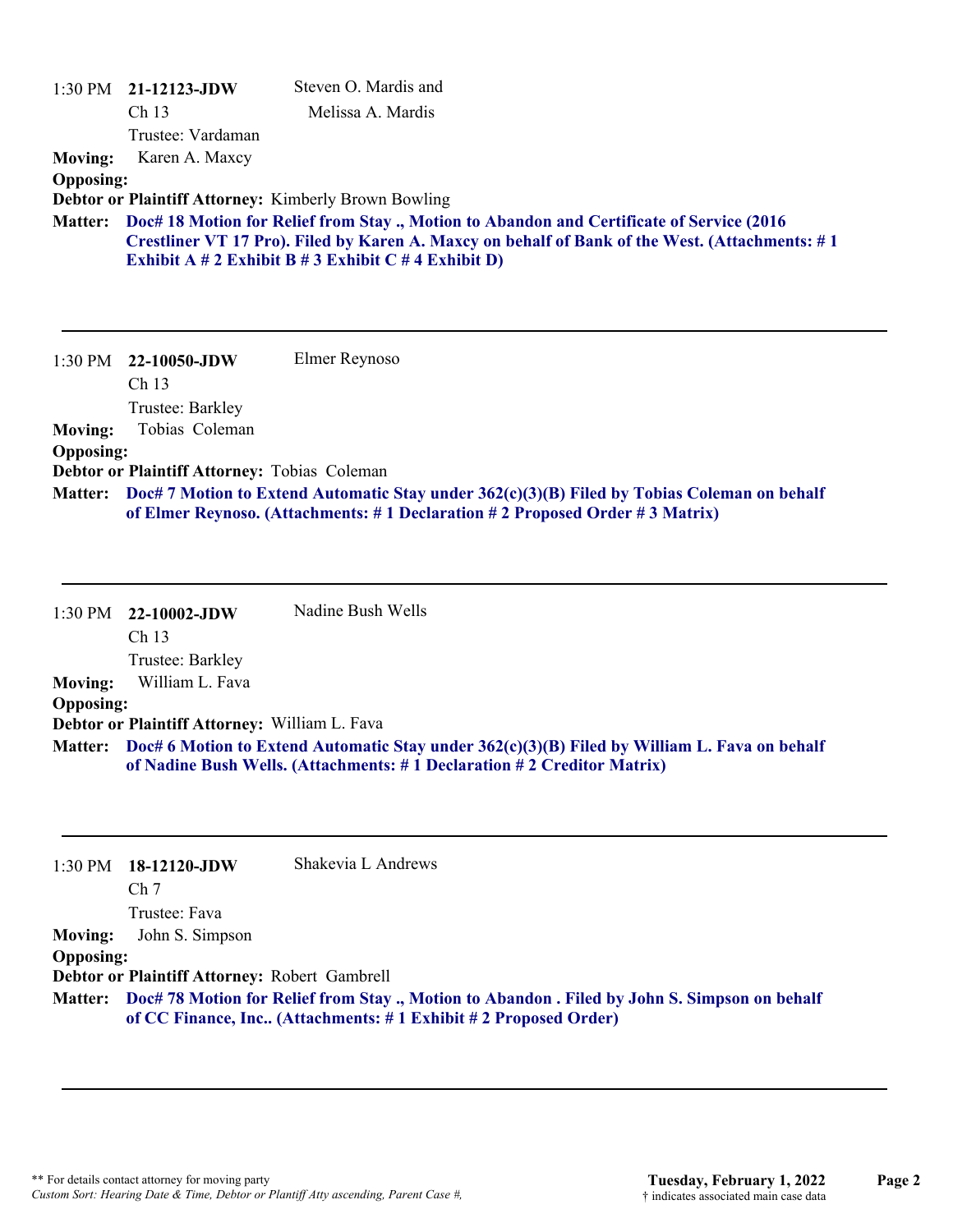| $1:30$ PM        | 19-13698-JDW<br>Ch <sub>13</sub>              | Cherry D. Goodson                                                                               |
|------------------|-----------------------------------------------|-------------------------------------------------------------------------------------------------|
|                  | Trustee: Barkley                              |                                                                                                 |
| <b>Moving:</b>   | Edward E. Lawler Jr.                          |                                                                                                 |
| <b>Opposing:</b> |                                               |                                                                                                 |
|                  | Debtor or Plaintiff Attorney: Robert Gambrell |                                                                                                 |
| <b>Matter:</b>   |                                               | Doc# 58 Motion for Relief from Stay ., Motion for Relief from Stay (Codebtor or Child Support), |
|                  |                                               | Motion to Abandon ., Motion for Adequate Protection Filed by Edward E. Lawler Jr. on behalf     |
|                  |                                               | of 21st Mortgage Corporation. (Attachments: #1 Exhibit A - Agreement #2 Exhibit B - Title)      |
|                  |                                               |                                                                                                 |
|                  |                                               |                                                                                                 |
|                  |                                               |                                                                                                 |
|                  |                                               |                                                                                                 |
| 1:30 PM          | 22-10004-JDW                                  | Cedric J Wilbourn, Sr.                                                                          |
|                  | Ch <sub>13</sub>                              |                                                                                                 |
|                  | Trustee: Barkley                              |                                                                                                 |
| <b>Moving:</b>   | Robert Gambrell                               |                                                                                                 |
| <b>Opposing:</b> |                                               |                                                                                                 |
|                  | Debtor or Plaintiff Attorney: Robert Gambrell |                                                                                                 |

|                  | 1:30 PM 21-10391-JDW                               | Allen Edward Crosthwait                                                                              |
|------------------|----------------------------------------------------|------------------------------------------------------------------------------------------------------|
|                  | Ch 11                                              |                                                                                                      |
|                  | Trustee: Strong                                    |                                                                                                      |
|                  | <b>Moving:</b> Rex F. Sanderson                    |                                                                                                      |
| <b>Opposing:</b> |                                                    |                                                                                                      |
|                  | <b>Debtor or Plaintiff Attorney: Craig M. Geno</b> |                                                                                                      |
|                  |                                                    | Matter: Doc# 200 Motion for Relief from Stay. Filed by Rex F. Sanderson on behalf of David E. Baird. |

|                  | $1:30 \text{ PM}$ 17-10576-JDW                   | Earl Fleming and |                                                                                                   |
|------------------|--------------------------------------------------|------------------|---------------------------------------------------------------------------------------------------|
|                  | Ch <sub>13</sub>                                 | Annie Fleming    |                                                                                                   |
|                  | Trustee: Vardaman                                |                  |                                                                                                   |
| <b>Moving:</b>   | Gregory J. Walsh                                 |                  |                                                                                                   |
| <b>Opposing:</b> |                                                  |                  |                                                                                                   |
|                  | Debtor or Plaintiff Attorney: A. E. Rusty Harlow |                  |                                                                                                   |
|                  |                                                  |                  | Matter: Doc# 64 Motion for Relief from Stay with Exhibits as to the 2016 Hyundai Tucson. Filed by |
|                  |                                                  |                  | Gregory J. Walsh on behalf of Santander Consumer USA Inc                                          |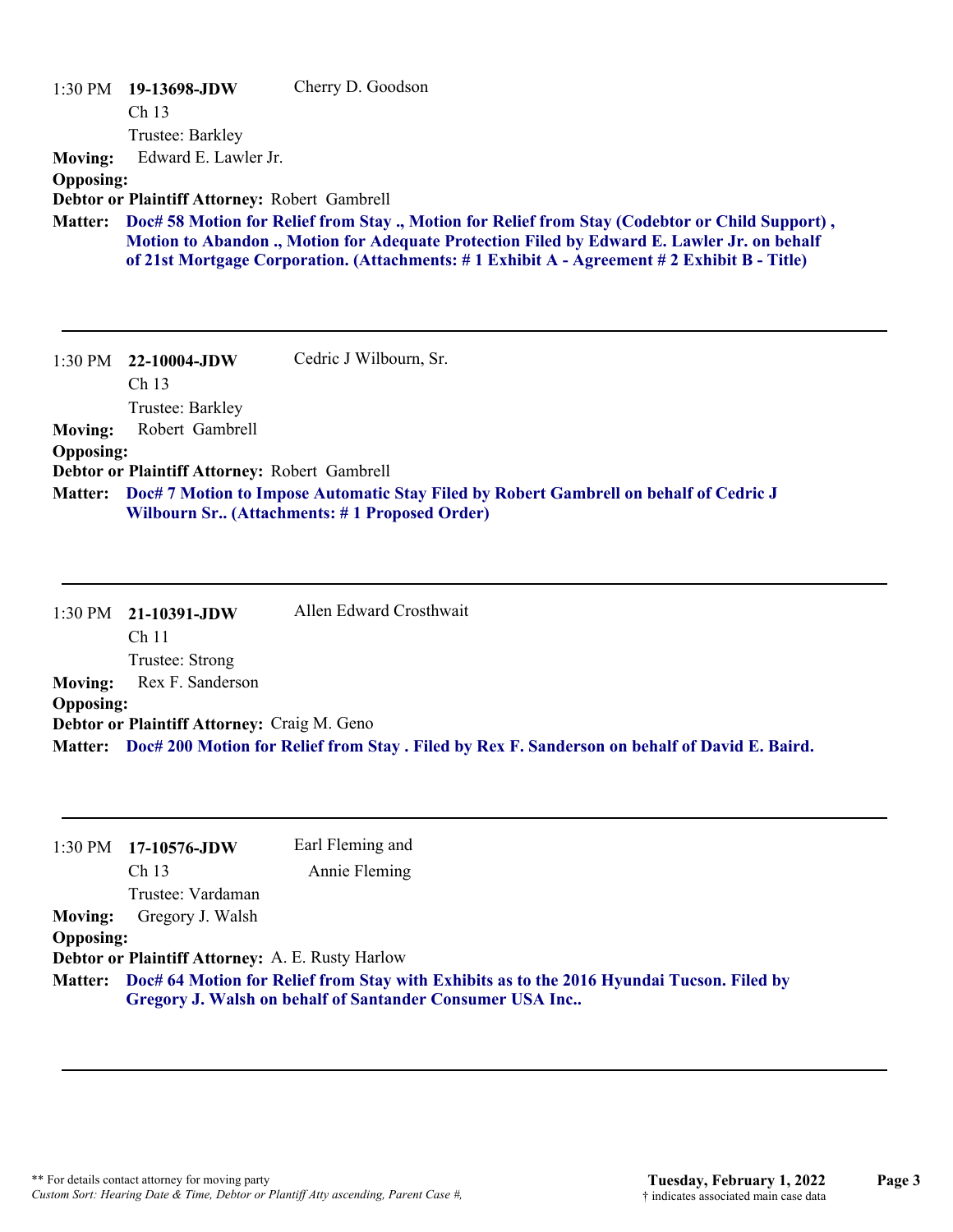|                  | 1:30 PM 19-13840-JDW                           | Kim Pearson                                                                                                                                                                               |
|------------------|------------------------------------------------|-------------------------------------------------------------------------------------------------------------------------------------------------------------------------------------------|
|                  | Ch <sub>13</sub>                               |                                                                                                                                                                                           |
|                  | Trustee: Barkley                               |                                                                                                                                                                                           |
| <b>Moving:</b>   | Eric C Miller                                  |                                                                                                                                                                                           |
| <b>Opposing:</b> |                                                |                                                                                                                                                                                           |
|                  | Debtor or Plaintiff Attorney: John F Hughes    |                                                                                                                                                                                           |
| <b>Matter:</b>   |                                                | Doc# 97 Motion for Relief from Stay 2011 HONDA ACCORD - 4 CYL, VIN                                                                                                                        |
|                  |                                                | 1HGCP2F73BA151194. Filed by Eric C Miller on behalf of Wells Fargo Bank, N.A., d/b/a Wells                                                                                                |
|                  |                                                | Fargo Auto. (Attachments: #1 Proposed Order)                                                                                                                                              |
|                  |                                                |                                                                                                                                                                                           |
|                  |                                                |                                                                                                                                                                                           |
|                  |                                                |                                                                                                                                                                                           |
| $1:30$ PM        | 20-12212-JDW                                   | Cedric B Howell                                                                                                                                                                           |
|                  | Ch <sub>13</sub>                               |                                                                                                                                                                                           |
|                  | Trustee: Barkley                               |                                                                                                                                                                                           |
| <b>Moving:</b>   | Karen A. Maxcy                                 |                                                                                                                                                                                           |
| <b>Opposing:</b> |                                                |                                                                                                                                                                                           |
|                  | Debtor or Plaintiff Attorney: Kevin F. O'Brien |                                                                                                                                                                                           |
| <b>Matter:</b>   | 2018-3. (Attachments: $\#$ 1 Exhibit A)        | Doc# 20 Motion for Relief from Stay ., Motion for Relief from Stay (Codebtor or Child Support),<br>Motion to Abandon . Filed by Karen A. Maxcy on behalf of Mill City Mortgage Loan Trust |

|                       | Renee M. McClinton                                                                                                                                                                              |
|-----------------------|-------------------------------------------------------------------------------------------------------------------------------------------------------------------------------------------------|
| Ch <sub>13</sub>      |                                                                                                                                                                                                 |
| Trustee: Barkley      |                                                                                                                                                                                                 |
| Gregory J. Walsh      |                                                                                                                                                                                                 |
|                       |                                                                                                                                                                                                 |
|                       |                                                                                                                                                                                                 |
| <b>Motor Finance.</b> | Matter: Doc# 18 Motion for Relief from Stay with Exhibits as to the 2019 Hyundai Veloster., Motion to<br>Abandon . Filed by Gregory J. Walsh on behalf of Hyundai Capital America d/b/a Hyundai |
|                       | 1:30 PM 21-11617-JDW<br><b>Opposing:</b><br>Debtor or Plaintiff Attorney: Kevin F. O'Brien                                                                                                      |

|                  | 1:30 PM 22-10018-JDW                                                                                                                                                      | Anjanette M Chambers |
|------------------|---------------------------------------------------------------------------------------------------------------------------------------------------------------------------|----------------------|
|                  | Ch <sub>13</sub>                                                                                                                                                          |                      |
|                  | Trustee: Barkley                                                                                                                                                          |                      |
| Moving:          | Kevin F. O'Brien                                                                                                                                                          |                      |
| <b>Opposing:</b> |                                                                                                                                                                           |                      |
|                  | Debtor or Plaintiff Attorney: Kevin F. O'Brien                                                                                                                            |                      |
|                  | Matter: Doc# 7 Motion to Extend Automatic Stay under 362(c)(3)(B) Filed by Kevin F. OBrien on behalf<br>of Anjanette M Chambers. (Attachments: #1 Matrix) (OBrien, Kevin) |                      |